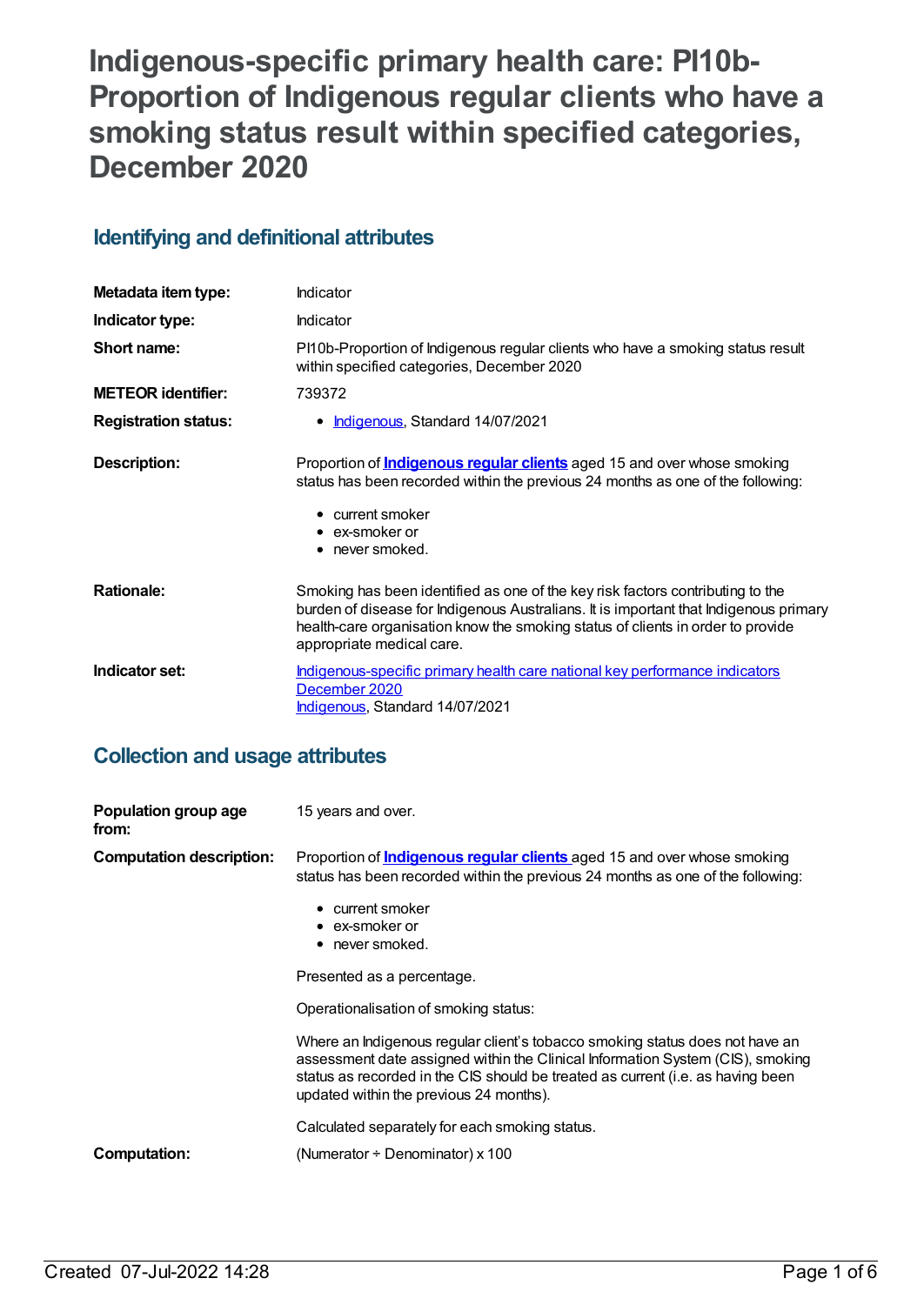**Numerator:** Calculation A: Number of Indigenous regular clients aged 15 and over whose smoking status has been recorded as 'current smoker' within the previous 24 months.

> Calculation B: Number of Indigenous regular clients aged 15 and over whose smoking status has been recorded as 'ex-smoker' within the previous 24 months.

Calculation C: Number of Indigenous regular clients aged 15 and over whose smoking status has been recorded as 'never smoked' within the previous 24 months.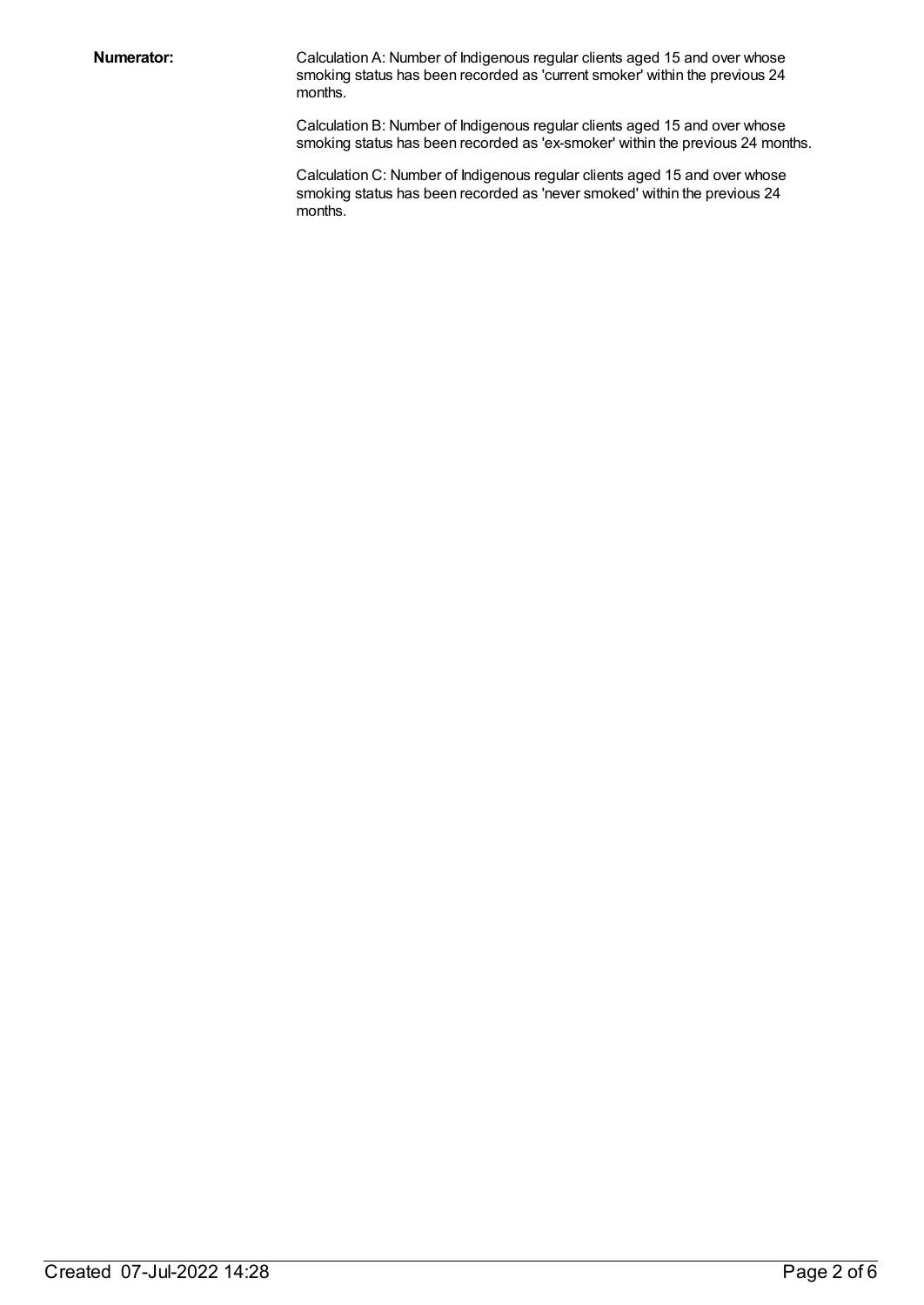#### [Person—tobacco](https://meteor.aihw.gov.au/content/270311) smoking status, code N

#### **Data Source**

[Indigenous-specific](https://meteor.aihw.gov.au/content/737914) primary health care national Key Performance Indicators (nKPI) data collection

#### **NMDS / DSS**

[Indigenous-specific](https://meteor.aihw.gov.au/content/738532) primary health care NBEDS December 2020

#### **Guide for use**

'Daily smoker', 'weekly smoker' and 'irregular smoker' are aggregated into 'current smoker'.

#### **Data Element / Data Set**

Person-age, total years N[NN]

**Data Source**

[Indigenous-specific](https://meteor.aihw.gov.au/content/737914) primary health care national Key Performance Indicators (nKPI) data collection

#### **NMDS / DSS**

[Indigenous-specific](https://meteor.aihw.gov.au/content/738532) primary health care NBEDS December 2020

**Guide for use**

Aged 15 and over only.

### **Data Element / Data Set**

Person-Indigenous status, code N

#### **Data Source**

[Indigenous-specific](https://meteor.aihw.gov.au/content/737914) primary health care national Key Performance Indicators (nKPI) data collection

#### **NMDS / DSS**

[Indigenous-specific](https://meteor.aihw.gov.au/content/738532) primary health care NBEDS December 2020

#### **Guide for use**

Indigenous only.

### **Data Element / Data Set**

[Person—regular](https://meteor.aihw.gov.au/content/686291) client indicator, yes/no code N

#### **Data Source**

[Indigenous-specific](https://meteor.aihw.gov.au/content/737914) primary health care national Key Performance Indicators (nKPI) data collection

#### **NMDS / DSS**

[Indigenous-specific](https://meteor.aihw.gov.au/content/738532) primary health care NBEDS December 2020

#### **Guide for use**

Regular clients only.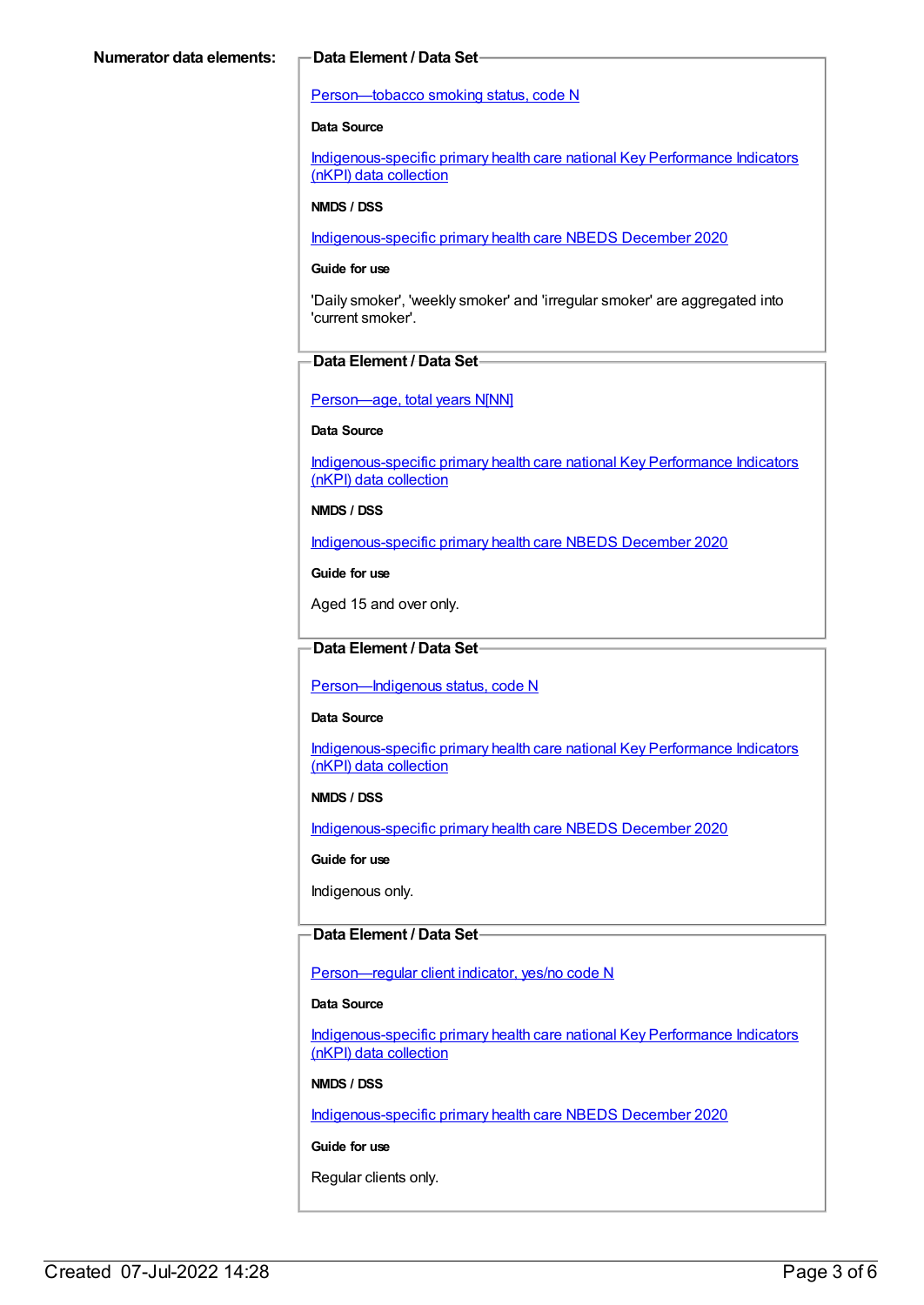| Denominator:                  | Calculation A, B and C: Total number of Indigenous clients aged 15 and over<br>whose smoking status has been recorded within the previous 24 months. |
|-------------------------------|------------------------------------------------------------------------------------------------------------------------------------------------------|
| Denominator data<br>elements: | <b>Data Element / Data Set-</b>                                                                                                                      |
|                               | Person-age, total years N[NN]                                                                                                                        |
|                               | <b>Data Source</b>                                                                                                                                   |
|                               | Indigenous-specific primary health care national Key Performance Indicators<br>(nKPI) data collection                                                |
|                               | NMDS / DSS                                                                                                                                           |
|                               | Indigenous-specific primary health care NBEDS December 2020                                                                                          |
|                               | Guide for use                                                                                                                                        |
|                               | Aged 15 and over only.                                                                                                                               |
|                               | Data Element / Data Set-                                                                                                                             |
|                               | Person-smoking status recorded indicator, yes/no code N                                                                                              |
|                               | Data Source                                                                                                                                          |
|                               | Indigenous-specific primary health care national Key Performance Indicators<br>(nKPI) data collection                                                |
|                               | NMDS / DSS                                                                                                                                           |
|                               | Indigenous-specific primary health care NBEDS December 2020                                                                                          |
|                               | Data Element / Data Set-                                                                                                                             |
|                               | Person-Indigenous status, code N                                                                                                                     |
|                               | <b>Data Source</b>                                                                                                                                   |
|                               | Indigenous-specific primary health care national Key Performance Indicators<br>(nKPI) data collection                                                |
|                               | NMDS / DSS                                                                                                                                           |
|                               | Indigenous-specific primary health care NBEDS December 2020                                                                                          |
|                               | Guide for use                                                                                                                                        |
|                               | Indigenous only.                                                                                                                                     |
|                               | <b>Data Element / Data Set-</b>                                                                                                                      |
|                               | Person-regular client indicator, yes/no code N                                                                                                       |
|                               | Data Source                                                                                                                                          |
|                               | Indigenous-specific primary health care national Key Performance Indicators<br>(nKPI) data collection                                                |
|                               | NMDS / DSS                                                                                                                                           |
|                               | Indigenous-specific primary health care NBEDS December 2020                                                                                          |
|                               | Guide for use                                                                                                                                        |
|                               | Regular clients only.                                                                                                                                |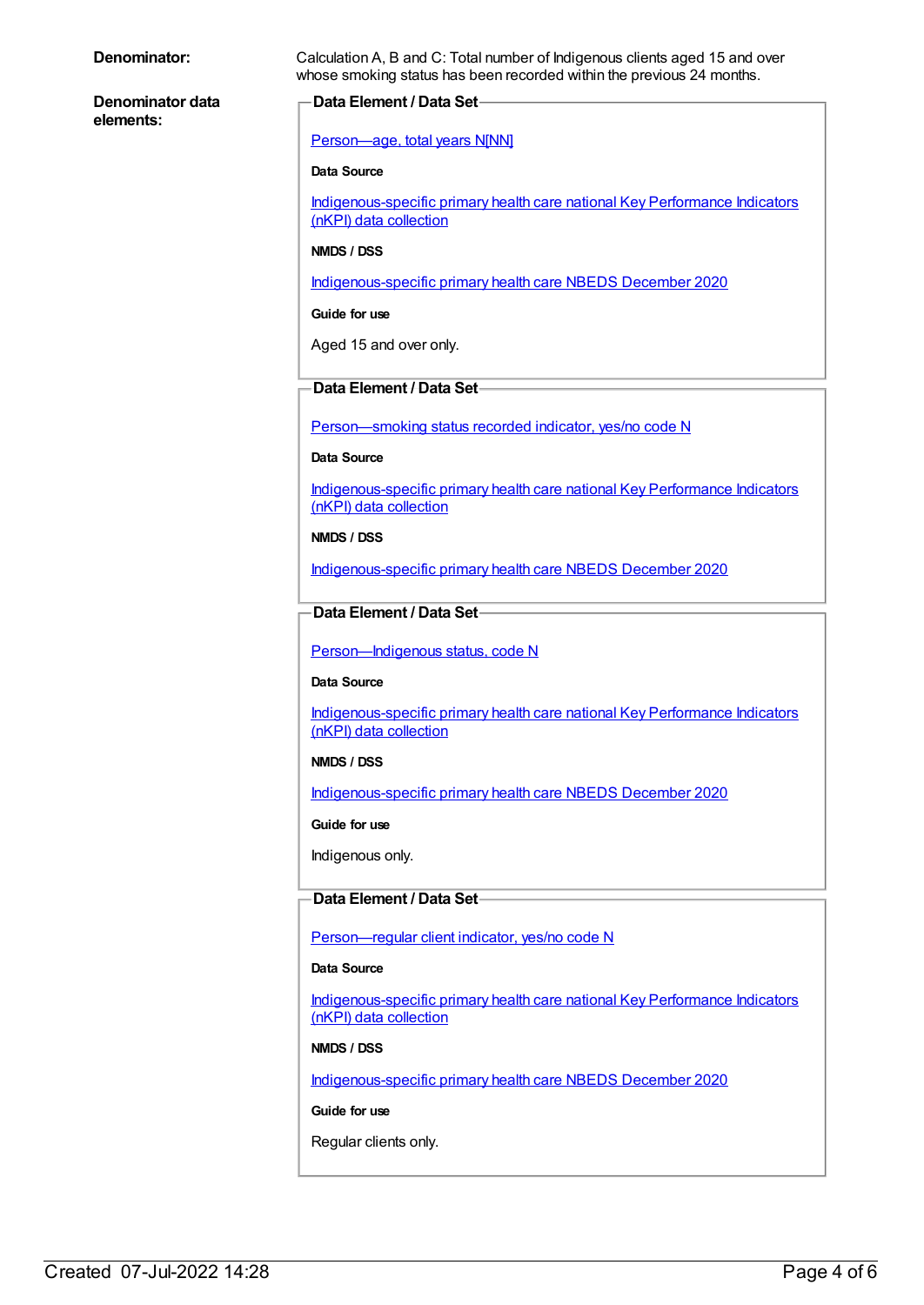| Disaggregation:                         | 1. Sex:<br>a) Male<br>b) Female.                                                                                                 |
|-----------------------------------------|----------------------------------------------------------------------------------------------------------------------------------|
|                                         | 2. Age group:<br>a) 15-24 years<br>b) 25-34 years<br>c) 35-44 years<br>d) 45-54 years<br>e) 55-64 years<br>f) 65 years and over. |
| <b>Disaggregation data</b><br>elements: | Data Element / Data Set-<br>Person-age, total years N[NN]                                                                        |
|                                         | <b>Data Source</b>                                                                                                               |
|                                         | Indigenous-specific primary health care national Key Performance Indicators<br>(nKPI) data collection                            |
|                                         | NMDS / DSS                                                                                                                       |
|                                         | Indigenous-specific primary health care NBEDS December 2020                                                                      |
|                                         | Data Element / Data Set-                                                                                                         |
|                                         | Person-sex, code X                                                                                                               |
|                                         | Data Source                                                                                                                      |
|                                         | Indigenous-specific primary health care national Key Performance Indicators<br>(nKPI) data collection                            |
|                                         | NMDS / DSS                                                                                                                       |
|                                         | Indigenous-specific primary health care NBEDS December 2020                                                                      |

**Comments:** Census date for reporting is 31 December 2020.

## **Representational attributes**

| <b>Representation class:</b> | Percentage |
|------------------------------|------------|
| Data type:                   | Real       |
| Unit of measure:             | Person     |
| Format:                      | N[NN].N    |
|                              |            |

## **Indicator conceptual framework**

| <b>Framework and</b> | <b>Health Behaviours</b> |
|----------------------|--------------------------|
| dimensions:          |                          |

### **Data source attributes**